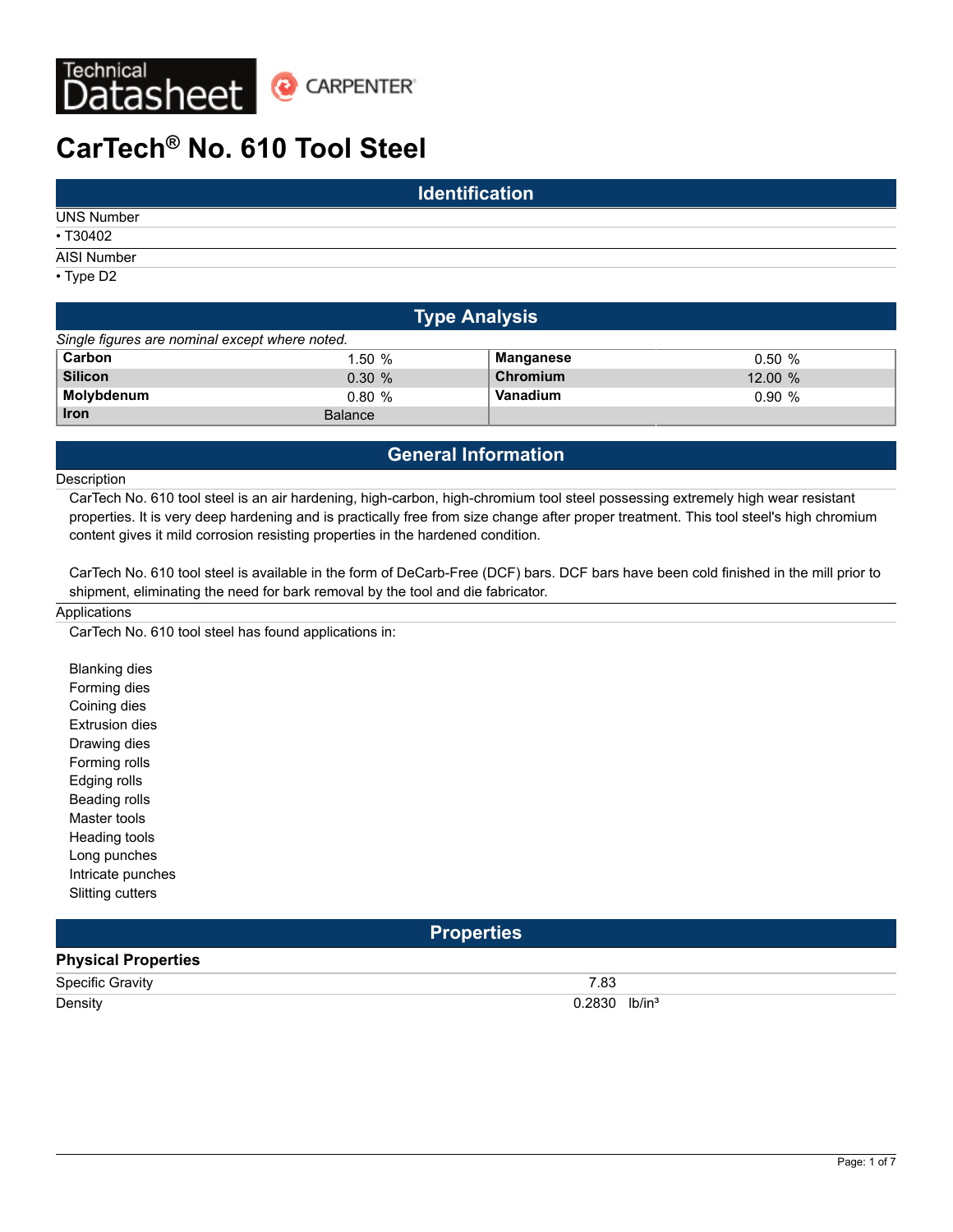| Mean CTE     |                                           |
|--------------|-------------------------------------------|
| 68 to 212°F  | 5.81 $\times$ 10 $\cdot$ in/in/ $\cdot$ F |
| 68 to 392°F  | 6.29 $\times$ 10 $\cdot$ in/in/ $\cdot$ F |
| 68 to 572°F  | 6.56 $\times$ 10 $\cdot$ in/in/ $\cdot$ F |
| 68 to 752°F  | 6.76 $\times$ 10 $\cdot$ in/in/ $\cdot$ F |
| 68 to 932°F  | 6.93 $\times$ 10 $\cdot$ in/in/ $\cdot$ F |
| 68 to 1112°F | 7.00 $\times$ 10 $\cdot$ in/in/ $\cdot$ F |
| 68 to 1292°F | 7.09 $\times$ 10 $\cdot$ in/in/ $\cdot$ F |
| 68 to 1472°F | 7.24 $\times$ 10 $\cdot$ in/in/ $\cdot$ F |

# Mean coefficient of thermal expansion

The following figures are the average coefficients between room temperature and the specified elevated temperature. They represent material in the annealed condition and the dimensions are in in/in/° temperature.

| <b>Room Temperature</b> |         | <b>Average Coefficient</b> |        |  |  |  |
|-------------------------|---------|----------------------------|--------|--|--|--|
| 68°F to                 | 20°C to | 10*/*F                     | 10*/*C |  |  |  |
| 212                     | 100     | 5.81                       | 10.5   |  |  |  |
| 392                     | 200     | 6.29                       | 11.3   |  |  |  |
| 572                     | 300     | 6.56                       | 11.8   |  |  |  |
| 752                     | 400     | 6.76                       | 12.2   |  |  |  |
| 932                     | 500     | 6.93                       | 12.5   |  |  |  |
| 1112                    | 600     | 7.00                       | 12.6   |  |  |  |
| 1292                    | 700     | 7.09                       | 12.8   |  |  |  |
| 1472                    | 800     | 7.24                       | 13.0   |  |  |  |

# Isothermal transformation diagram

Austenitizing temperature - 1800°F (982°C)

# Isothermal transformation diagram

Austenitizing temperature - 1800°F (982°C)

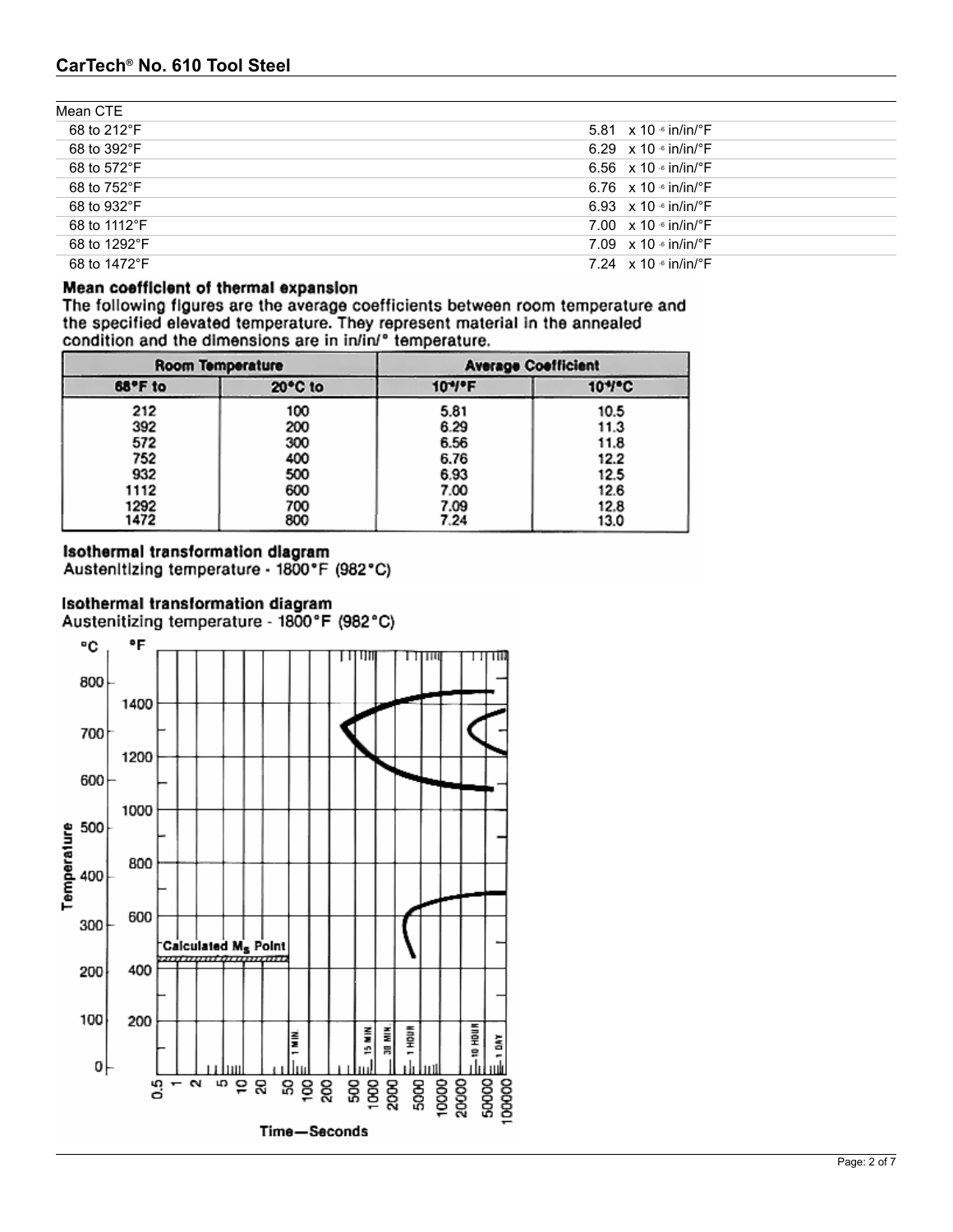### **Typical Mechanical Properties**

High-carbon, high-chromium steels such as No. 610 tool steel achieve their excellent wear resistance due to a chemical balance which renders them notch sensitive and low in ductility.

Meaningful tensile data are unavailable. The practical experience indicates that compressive loads in excess of 400,000 psi (2758 Mpa) can be withstood if evenly applied at low rates of loading.

# **Heat Treatment**

#### **Decarburization**

Like all high-carbon tool steels, No. 610 tool steel is subject to decarburization during thermal processing. Precautions must be taken to control this condition.

Modern furnaces are available which provide environments designed to minimize decarburization.

#### Normalizing

Normalizing is not recommended for No. 610 tool steel and is not necessary after furnace cooling as indicated above.

#### Annealing

No. 610 tool steel should be packed in a suitable container, using a neutral packing compound, or placed in a controlled atmosphere furnace.

Heat uniformly to 1550/1600°F (843/871°C), then cool very slowly in the furnace at a rate of not more than 20°F (11.1°C) per hour until the furnace is black. The furnace may then be turned off and allowed to cool naturally. This practice will produce a maximum hardness of Brinell 241.

#### **Hardening**

No. 610 tool steel is extremely sensitive to overheating during hardening. It is therefore imperative that care be taken to insure that the hardening temperature is within the recommended range of 1800/1875°F (982/1024°C).

If overheated, No. 610 tool steel, like other high-carbon, high-chrome tool steels, will not reach its maximum obtainable hardness and will shrink badly.

Don't overheat it. Without preheating, place the tool right in the hot furnace and let it heat naturally until its color uniformly matches the color of the thermocouple in the furnace. Tools should be soaked at temperature 20 minutes plus 5 minutes for each inch of thickness, then quenched in air.

Control of decarburization can be achieved by using any one of the several modern heat-treating furnaces designed for this purpose. If endothermic atmospheres are used a dew point between 20/40°F (-6.7/+4.4°C) is suggested. In older type, manually operated exothermic atmosphere furnaces, an oxidizing atmosphere is required. Excess oxygen of about 4 to 6% is preferred.

If no atmosphere is available, the tool should be pack hardened or wrapped in stainless steel to protect its surface.

### Deformation (Size Change) in Hardening

The accompanying chart within the hyperlink entitled "Size Change of No. 610 Tool Steel" shows typical length changes of No. 610 tool steel when it has been properly hardened and tempered. Note that the length change information is presented in inches per inch of original length. The chart indicates that this material can be expected to expand when tempered to temperatures below 625°F (329°C). When tempered between 625°F (329°C) and 950°F (10°C) it will shrink.

Tool steels hold size best when quenched from the proper hardening temperature. If overheated, they tend to show severe shrinkage after tempering.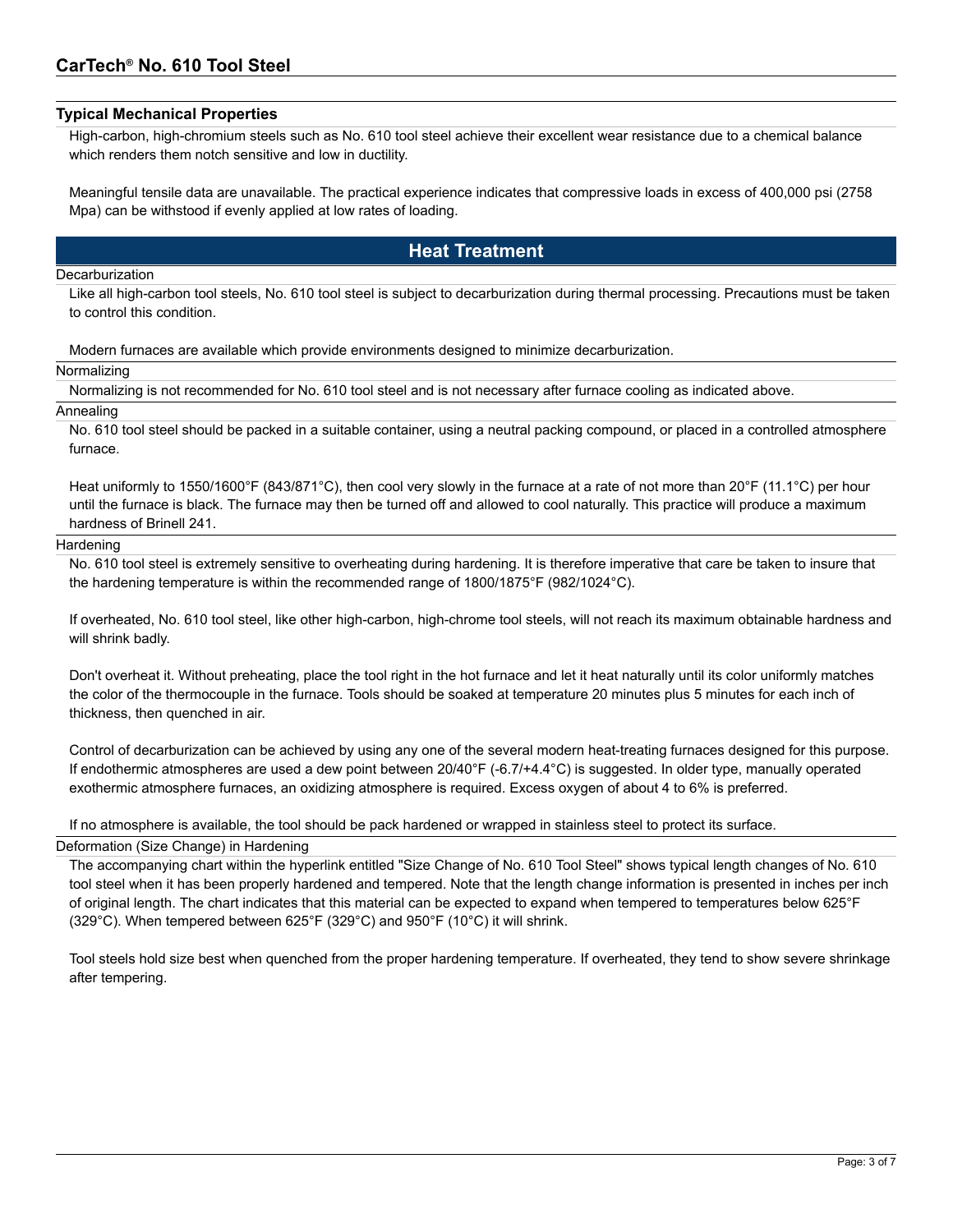# Size Change of No. 610 Tool Steel

1" (25.4 mm) round, air quenched from 1850°F (1010°C). tempered 1 hour at indicated temperature.



#### Stress Relieving

To relieve machining stresses for greater accuracy in hardening, first rough machine, then heat to temperature of 1200/1250°F (649/677°C) and slowly cool. After cooling, the part or parts may be finish machined.

### **Tempering**

No. 610 tool steel has two toughness peaks, one at 450°F (232°C) and the other at 700°F (371°C). For the best combination of toughness and hardness, temper at 450°F (232°C). While this is the best tempering temperature for practically all applications, greater ductility can be obtained by tempering at 700°F (371°C), although there will be some sacrifice of hardness. Double tempering is desired with the second temper 25°F (13.8°C) below the first temper.

The hardness curve for No. 610 tool steel shows the same "kickback" or secondary hardening found in high-speed steels. In this material, it occurs at 1000°F (538°C) and, if by accident tools have been overheated in hardening, causing shrinkage and loss of hardness, they might be salvaged by tempering them at 1000°F (538°C). They will regain some of their lost hardness and will expand close to their former size. The hardness values given in the chart at 1000°F (538°C) are based on 1 hour soaking time. Longer soaking time will result in somewhat lower Rockwell C hardness.

Since No. 610 tool steel maintains a high hardness after a 1000°F (538°C) temper, it lends itself well to gas nitriding or liquid cyaniding. This provides added wear resistance for forming tools.

| <b>Tempering Temperature</b> |     | <b>Rockwell C</b> | Equivalent  |  |  |
|------------------------------|-----|-------------------|-------------|--|--|
| ۰F                           | ۰c  | <b>Hardness</b>   | Scieroscope |  |  |
| As Hardened                  |     | 62/63             | 88          |  |  |
| 200                          | 93  | 61/62             | 86          |  |  |
| 400                          | 204 | 59/60             | 83          |  |  |
| 450                          | 232 | 59/60             | 83          |  |  |
| 550                          | 288 | 56/57             | 77          |  |  |
| 700                          | 371 | 56/57             | 77          |  |  |
| 800                          | 427 | 56/57             | 77          |  |  |
| 900                          | 482 | 58/59             | 82          |  |  |
| 1000                         | 538 | 59/60             | 83          |  |  |
| 1100                         | 593 | 50/55             | 70          |  |  |
| 1200                         | 649 | 44/45             | 58          |  |  |

### Effect of Tempering Temperature on Hardness of No. 610 Tool Steel Air quenched from 1850°F (1010°C), tempered 1 hour at indicated temperature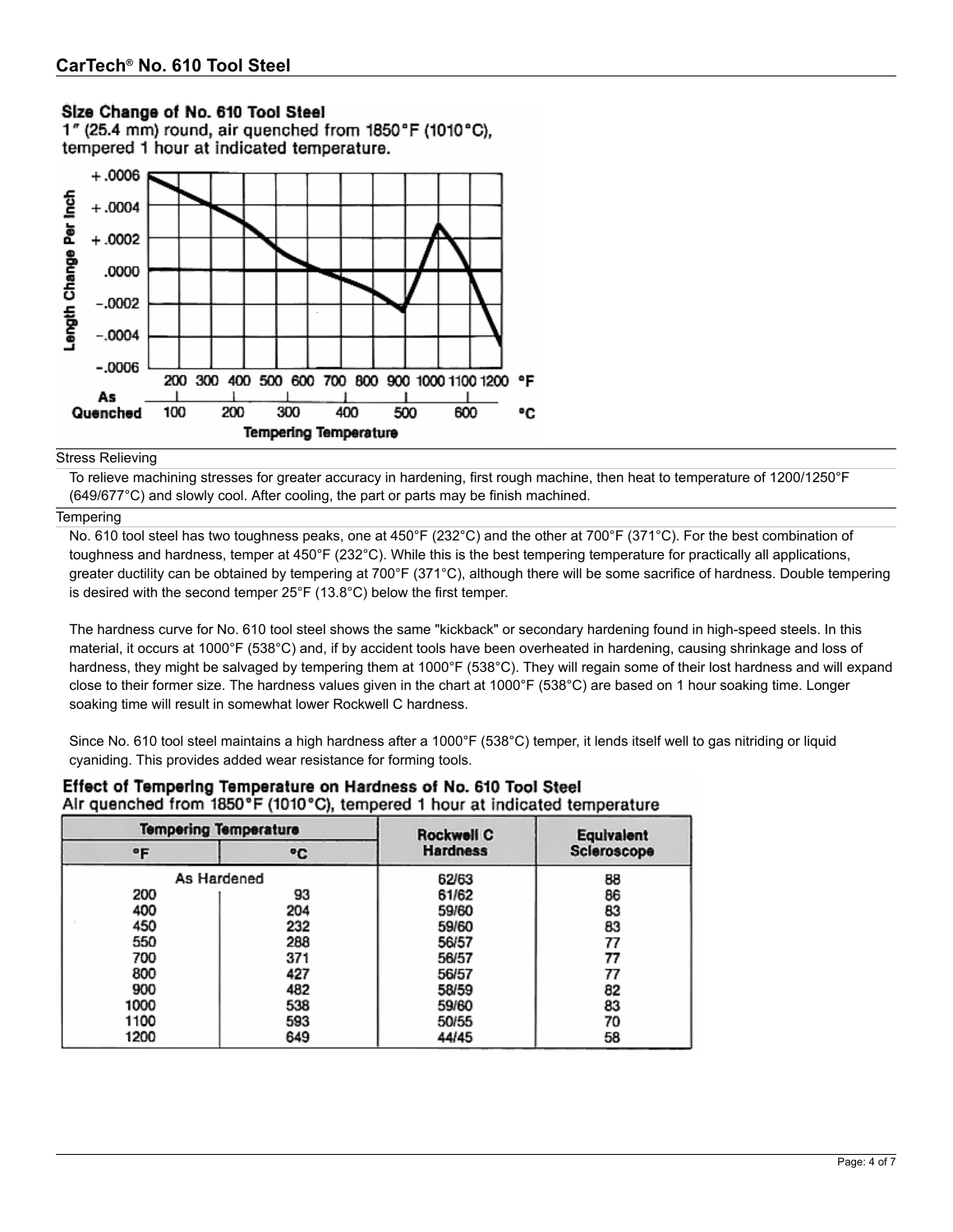# **Workability**

### **Forging**

No. 610 tool steel forges very much like high-speed steel. Heat uniformly and forge from a temperature of 1925/2000°F (1052/1093°C). Do not continue to forge below 1700°F (927°C). Reheat as often as necessary to maintain proper forging temperature.

Small, simple forgings can be cooled slowly in lime. The best practice for large forgings is to place them in a furnace heated to approximately 1550°F (843°C), soak uniformly at this temperature, then shut off the heat and allow the material to cool slowly in the furnace. This is not an anneal. After the forging is cold, it must be annealed as indicated below.

### **Machinability**

The machinability of No. 610 tool steel may be rated between 35 and 40% of Type W-1 tool steel, or about 25 to 30% of B1112.

The linked charts contain information on typical speeds and feeds used in machining No. 610 tool steel. All results are for operations performed on material in the annealed condition.

The machinability of No. 610 tool steel may be rated between 35 and 40% of Type W-1 tool steel, or about 25 to 30% of B1112.

The following charts contain information on typical speeds and feeds used in machining No. 610 tool steel. All results are for operations performed on material in the annealed condition.

### Turning-Single Point and Box Tools

|               |               | <b>High-Speed Tools</b> |                         |               |               | Carbide |                 |
|---------------|---------------|-------------------------|-------------------------|---------------|---------------|---------|-----------------|
| Depth         |               |                         | Tool<br><b>Material</b> |               | Speed, fpm    | Feed,   | Tool            |
| ot<br>Cut In. | Speed,<br>fpm | Feed,<br>Ipr            |                         | <b>Brazed</b> | Throw<br>Away | Ipr     | <b>Material</b> |
| .150          | 45            | .010                    | M-2                     | 160           | 210           | .010    | C-6             |
| .025          | 60            | .005                    | M-3                     | 210           | 250           | .005    | C-7             |

### Turning-Cut-Off and Form Tools

|        | Feed, ipr           |      |       |       |                 |           |       |     |
|--------|---------------------|------|-------|-------|-----------------|-----------|-------|-----|
| Speed, | <b>Cut-Off Tool</b> |      |       |       | Tool            |           |       |     |
| fpm    | Width, Inches       |      |       |       | <b>Material</b> |           |       |     |
|        | 1/16                | 1/8  | 1/4   | 1/2   |                 | $1 - 1/2$ |       |     |
| 45     | .001                | .001 | .0015 | .0015 | .001            | .0007     | .0007 | M-2 |
| 145    | .002                | .002 | .003  | .0025 | .0015           | .0015     | .0015 | C-6 |

### Drilling

|               | Feed, ipr                            |      |      |      |      |      |           |      |      |  |
|---------------|--------------------------------------|------|------|------|------|------|-----------|------|------|--|
| Speed,<br>fpm | <b>Nominal Hole Diameter, Inches</b> |      |      |      |      |      |           |      |      |  |
|               | 1/16                                 | 1/8  | 1/4  | 1/2  | 3/4  |      | $1 - 1/2$ |      |      |  |
| 30            | .001                                 | .001 | .003 | .005 | .007 | .008 | .010      | .012 | M-42 |  |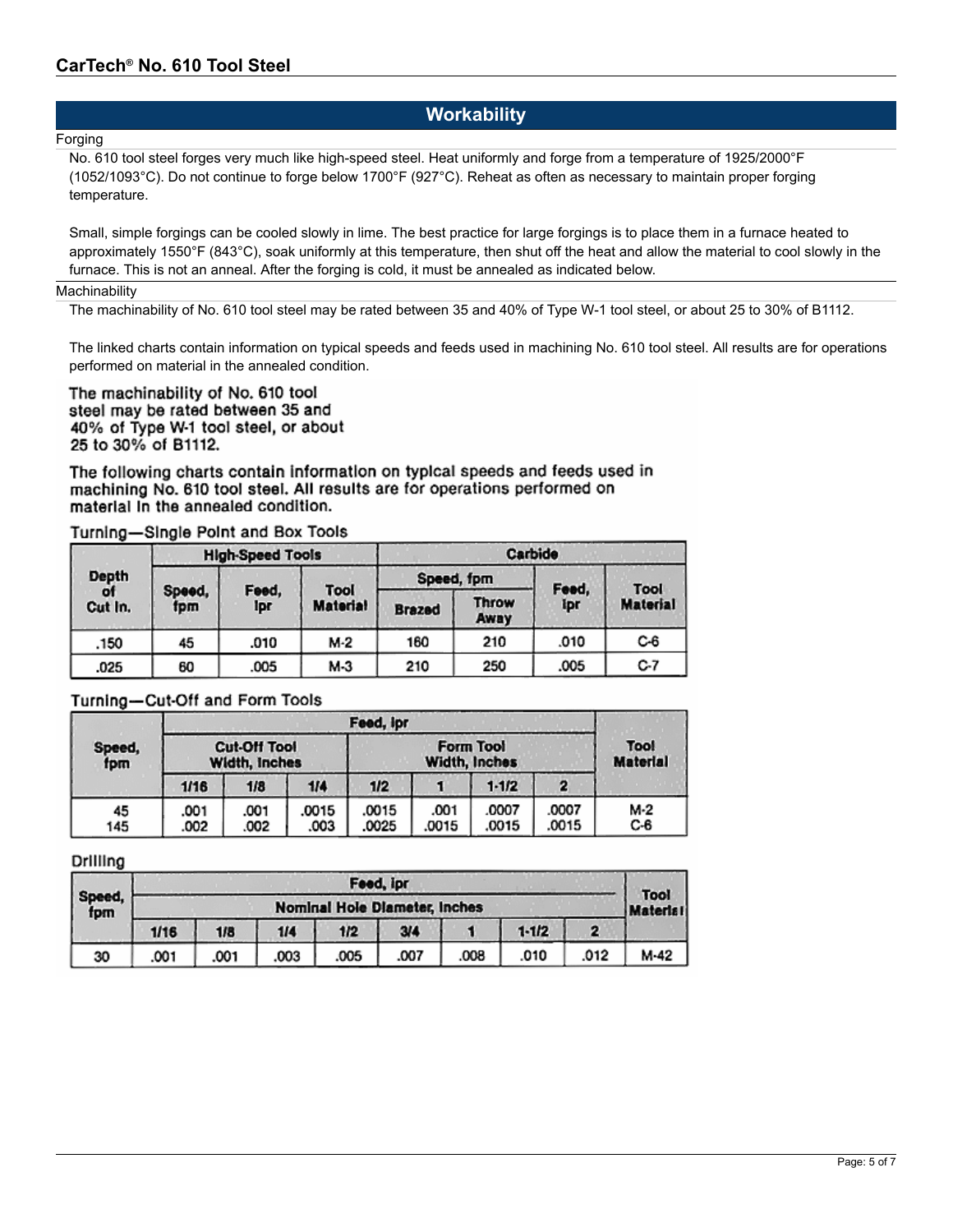### Reaming

| <b>High-Speed Tool</b>                          |      |      |      |      |           |      |          | <b>Carbide Tool</b> |                         |
|-------------------------------------------------|------|------|------|------|-----------|------|----------|---------------------|-------------------------|
| Feed, Ipr                                       |      |      |      |      |           |      | Tool     |                     |                         |
| Speed,<br><b>Reamer Diameter, Inches</b><br>fpm |      |      |      |      |           |      |          | Speed,<br>fpm       | Tool<br><b>Material</b> |
|                                                 | 1/8  | 1/4  | 1/2  |      | $1 - 1/2$ | 2    | Material |                     |                         |
| 25                                              | .002 | .003 | .005 | .007 | .010      | .012 | M-7      | 80                  | C <sub>2</sub>          |

### Milling-End Peripheral

|               | <b>High-Speed Tools</b> |      |                                |      |       |                  | <b>Carbide Tools</b> |     |                                |      |       |                 |
|---------------|-------------------------|------|--------------------------------|------|-------|------------------|----------------------|-----|--------------------------------|------|-------|-----------------|
| Depth         |                         |      | Feed-Inches per tooth          |      |       |                  |                      |     | Feed-inches per tooth          |      |       |                 |
| of<br>Cut In. | Speed,                  |      | <b>Cutter Diameter, Inches</b> |      |       | Tool<br>Material | Speed.<br>tpm        |     | <b>Cutter Diameter, Inches</b> |      |       |                 |
|               | fpm                     | 1/4  | 1/2                            | 3/4  | $1-2$ |                  |                      | 1/4 | 1/2                            | 3/4  | $1-2$ | <b>Material</b> |
| .050          | 55                      | .001 | .002                           | .003 |       | .004   M-2:M-7   | 200                  |     | $.0015$ $.0025$ $\vert$        | .004 | .005  | C-6             |

### Broaching

| Soeed, fpm | Chip Load, inches per tooth | <b>Tool Material</b> |
|------------|-----------------------------|----------------------|
|            | .002                        | M-42                 |

### Sawing-Power Hack Saw

|                                   | Pitch-Teeth per inch |           |        |                |               |
|-----------------------------------|----------------------|-----------|--------|----------------|---------------|
| <b>Material Thickness, Inches</b> |                      |           |        | Speed          | Feed          |
| Under 1/4                         | 1/4.3/4              | $3/4 - 2$ | Over 2 | Strokes/Minute | Inches/Stroke |
| 10                                |                      |           |        | 140            | .006          |
| 10                                |                      |           |        | 70             | .003          |
| 10                                | 10                   |           |        | 85             | .003          |
| 10                                | 10                   |           |        | 55             | .005          |
| 10                                |                      |           |        | 75             | .003          |

Figures used for all metal removal operations covered are average. On certain work, the nature of the part may require adjustment of speeds and feeds. Each job has to be developed for best production results with optimum tool life. Speeds and feeds should be increased or decreased in small steps.

### Additional Machinability Notes

Figures used for all metal removal operations covered are average. On certain work, the nature of the part may require adjustment of speeds and feeds. Each job has to be developed for best production results with optimum tool life. Speeds and feeds should be increased or decreased in small steps.

# **Other Information**

#### **Wear Resistance**

All specimens air hardened from 1850°F (1010°C) and tempered 1 hour at indicated temperature. The wear characteristics shown in the linked chart were generated using ASTM G65 Procedure A, which is the ASTM Standard Practice for Conducting Dry Sand/Rubber Wheel Abrasions Tests.

The data are presented as a volume loss as required by the ASTM standard. Note that a lower number indicates better wear resistance.